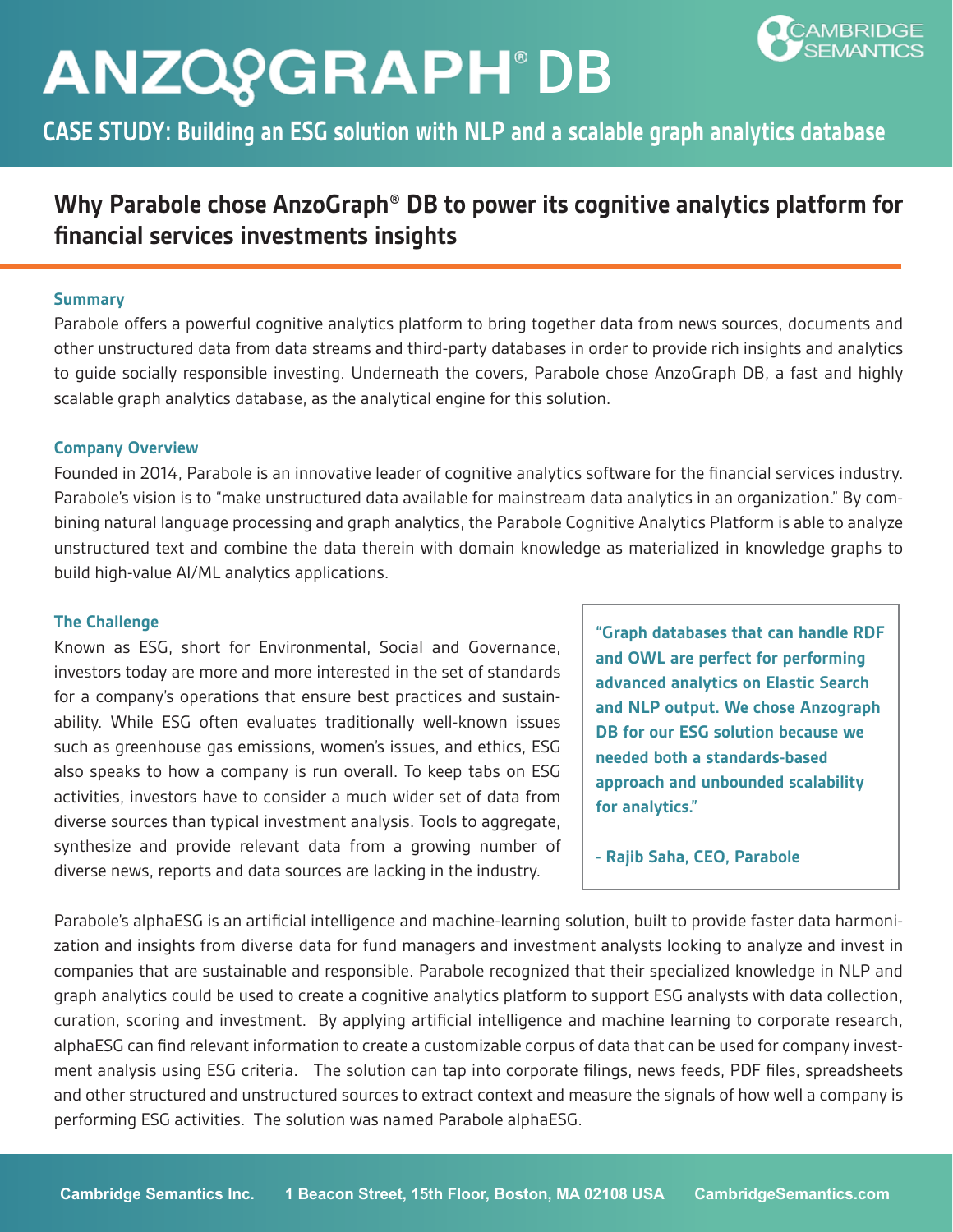

#### Increasing use of non-traditional factors from alternative data makes automation and cognition critical

### **The Selection Criteria**

The first challenge is that the data from many news sources need a flexible infrastructure that can adapt to address changing data needs. Most graph databases are well suited to handle unstructured data and diverse data. Data models/schemas can be easily evolved in graph databases to address new data sources, metadata and new types of data. For Parabole, using a graph database for harmonizing diverse data is critical for speed and efficiency of data handling.

Analytics was also crucial. Parabole alphaESG provides a variety of analytics to provide quick insights to investment analysts. These include business intelligence-style analytics such as aggregates, averages, Excel-style functions along with sorting, filtering and other such functions. With a graph, an analyst may also be interested in using graph algorithms, inferencing, data science functions and even build their own custom algorithms. AnzoGraph DB's ability to provide such analytics capabilities and to support standard SPARQL functions were an important consideration for Parabole to select AnzoGraph DB.

Scaling for big data was also an important factor. Parabole alphaESG needed to scale from running on one limited server for smaller portfolios to incrementally add and scale to multiple servers as data volumes and performance needs grew. AnzoGraph DB scalable infrastructure allows Parabole to scale its customers and Parabole's business as data and performance needs expand. Many databases claim to scale, but trials with other graph databases often hit a wall when asked to scale up.

Finally, since many NLP technologies output data in RDF format and come from various vendors, a standards-based database engine was important to ensure all would work together. As a part of standards, it was important that AnzoGraph DB support labeled property graph (SPARQL\*/RDF\*) and OpenCypher as it allows Parabole to provide value-add analytics functionalities to its customers.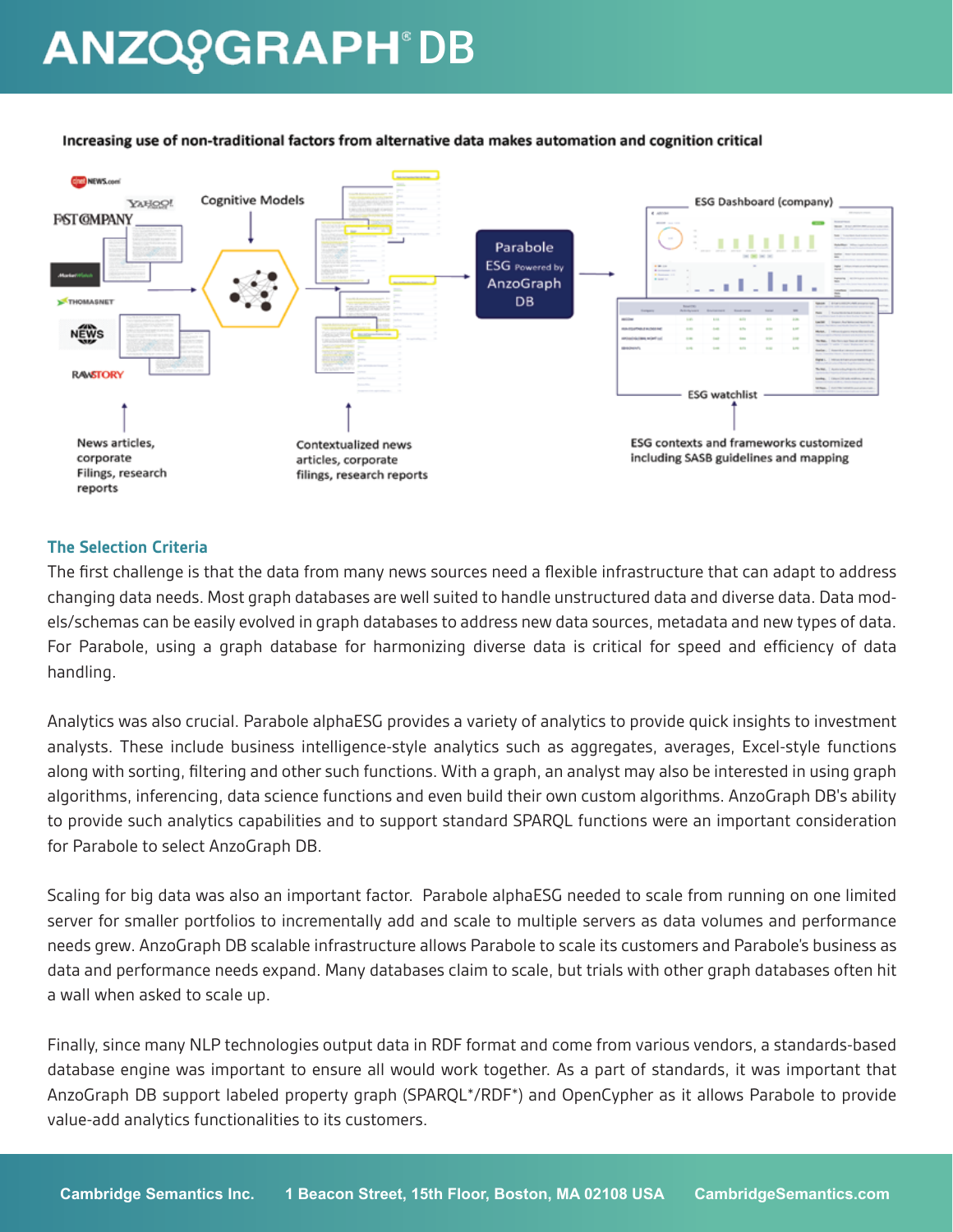

### **The Solution**

The company began exploring the options in the graph database market and eventually landed on the decision to use AnzoGraph DB from Cambridge Semantics as the engine behind alphaESG. Their decision rested on five main decision elements:

- Graph Data Model: The wide variety of data sources required in this use-case necessitates harmonization of data across a wide range of heterogeneous data sources. Use of graph database helped achieve harmonization of data and it also helped overcome the challenges of performing analytics outside of the rigid schemas of the underlying datasets.
- Analytics: Parabole AlphaESG needed to provide a wide range of insight, making depth of analytical capability important. With AnzoGraph DB, Parabole has the power to perform simple analytics and go beyond with customizable algorithms.
- Scalability: AnzoGraph DB easily allows adding or removing server nodes when they are needed. This means that servers can be spun up as necessary. Although many graph database solutions in the market support additional server nodes, these solutions add servers to replicate data for geographic or data insertion rather than analytics scaling. Parabole has leveraged this scalability of Anzograph DB to store to start with as many as 40 million triples of the AlphaESG product for retrieval and analysis and expect to be able to scale the solutions to billions and even trillions of triples as data needs grow. Parabole did not find other databases that provide this unlimited scaling.
- Speed: Anzograph DB empowers the AlphaESG product's capabilities with its high loading, retrieval and analysis speeds. With Anzograph DB we have shown that we can easily load over 300 triples per second and perform high-speed analysis, all to exceed our loading and processing needs.